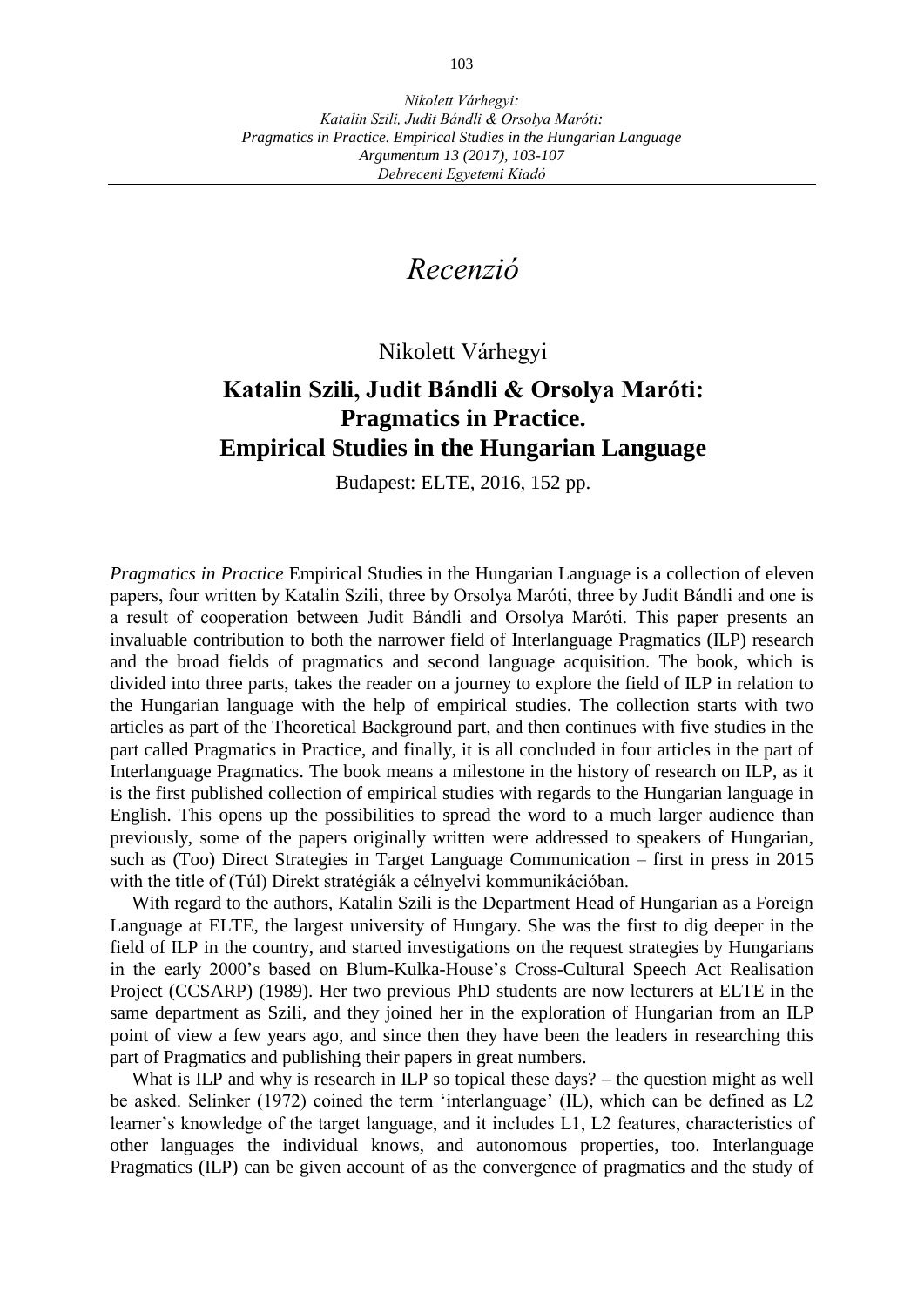second language acquisition (Kasper 1995). Pragmatic comprehension can be of a double nature (Leech 1983, Thomas 1983). The pragmalinguistic side of pragmatics deals with the linguistic means of conveying illocutionary force and politeness, while sociopragmatics is concerned with culture and observes socially appropriate linguistic behaviour. Although nonnative speakers seem to have access to comprehension of nonliteral utterances and can distinguish between different degrees of politeness, L2 learners consider linguistic cues more than contextual ones when drawing conclusions in terms of utterance meaning, and use different degrees and approaches in the target language. Furthermore, sociopragmatic assessment shows a variety of cross-cultural differences.

To sum up, "Interlanguage pragmatics is the study of non-native speakers' use and acquisition of L2 pragmatic knowledge (Kasper 1995)" ILP is of bilateral nature, it is part of IL studies within SLA research, and is a subfield of pragmatics "ILP is a relatively young area in linguistics that originated from pragmatics theory and developments in L2 pedagogy and research in the 1970s. It uses pragmatic theories, principles and frameworks to examine how foreign/second language learners encode and decode meaning in their L2 (Schauer 2009: 15)". ILP is an interdisciplinary field of pragmatics, which studies second language use by examining target language comprehension and production of non-native speakers, furthermore, which studies SLA by investigating language learners' ability of L2 understanding and performance (Kasper & Rose 1999).

In the first introductory part, Szili gives an overview of the theoretical background in connection with speech acts (SAs) and empirical speech act studies. In particular, four issues of the research on SA are addressed in the first article: the exact definition of SAs, defining performatives, placing non-finite verbal acts into homogeneous groups, clarifying what relationships may exist between literal and pragmatic meanings. Next, the paper turns to empirical research into SAs in Hungarian. After giving an account of the CCSARP project, which is "concerned with interrelating the ways language is used to perform certain speech acts with the social and situational variables that potentially affect their use" (Blum-Kulka, House & Kasper 1989), Szili introduces her research with the added horizontal social distinctions used in all the situations. The three degrees of distinction  $-$  namely friend, acquaintance, stranger – reflect degree of distance or closeness in each example. It is claimed that there is a reciprocal relationship between SA research and Politeness Theory. It is important to clarify the definitions of politeness and mannerism, where the former is the "culturally filtered interpretation of the interaction between four essential parameters: social motivation, expressive modes, social differentials and social meanings" (Blum-Kulka 1992), whilst culture plays a special role in defining the latter. "Culture modifies behaviour: members of dissimilar communities may judge the same situation differently and thereby reach an alternate assessment of the social distance between partners. A quick glance is taken into the roots of ILP, then an insight on empirical SA research and further possibilities in SA Theory are taken account of.

In her second paper, Szili takes a look at the history and relationship of pragmatics and linguistic politeness. Two types of politeness can be identified: P1 (first-order politeness) and P2 (second-order politeness), where the first could be perceived as "a behaviour lived out in everyday life and as assessed by a community…by various sociocultural groups"; and the second is "identified as a scientific and theoretical approach to politeness". Later on in the article, the definition of culture, cultural values and rapport management can be found. All in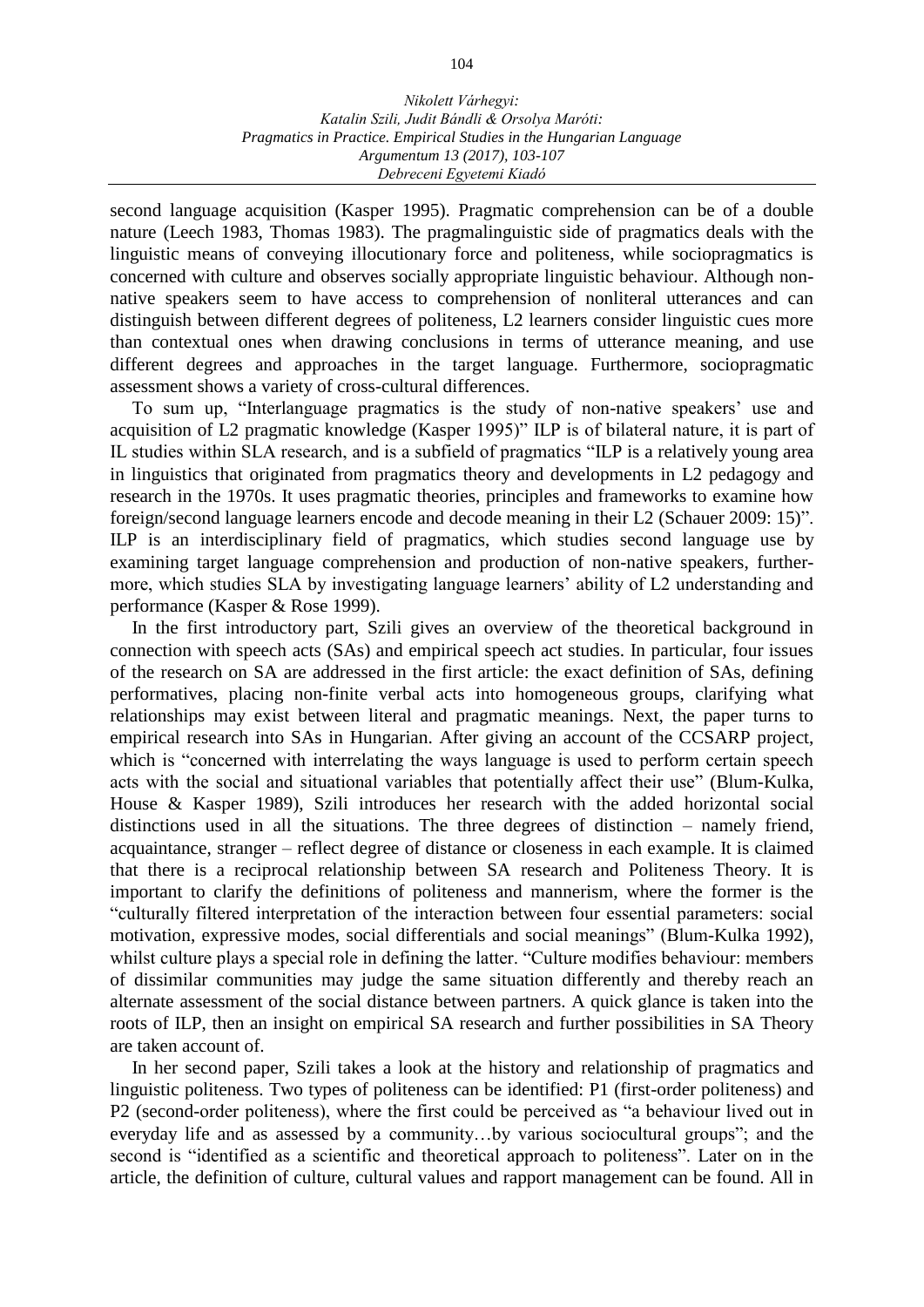all, it is a detailed account of how the social-cultural shift has taken place in politeness theories, and it is emphasised that this volume uses both universal and sociocultural traits together in order to accurately describe language use, while taking both the speaker's and the hearer's cognitive and psychological processes into consideration.

The focus of the second part is on how pragmatics can be put into practice. Maróti's opening article is about the different empirical research methods in SA studies. Data collection can be done in the form of ethnographic fieldwork, when 'living and breathing' amongst and with the observed community is part of the everyday life of the researcher, which, of course, took up a long time for a single study. Role-plays are given situations where participants are acting and behaving according to their given script. Although longer responses are collected in life-like situations, the participants might not act naturally as they might feel pressured to perform in a particular manner. Discourse completion tests (DCTs) explain the given situations to the research subjects followed by some space to write their answers. It is the perfect method to collect a large amount of data in a short time, compare native and nonnative speakers with perfectly controllable data. On the other hand, however, it is questionable that "oral linguistic reactions *could* be represented in writing; and also whether the validity of data is…influenced…by…space". Finally, multiple choice questionnaires could provide a huge amount of data with quick annotation, as the assessed individuals only need to choose their most favoured response from a given set of answers. Of course, the spoken discourse is represented in a written form, and the small number of choices provides limited evidence for the researcher. As the article concludes, "intralingual research into language behaviour may aim to explore… the diverse language usage…as well as to conduct empirical studies…to analyse…communicative failure among native speakers".

The linguistic forms of compliment response with regards to modesty in Hungarian is given account of in Szili's next paper. In this research, the three main strategies are observed in eight situations among 170 respondents. The main strategies of accept, disagreement/ rejection, deflection/evasion are thoroughly described and exemplified, then the actual usage of the Hungarian speech community is taken care of in detail.

In my view, the core part of the volume is the article Pragmatics of Request in the Hungarian Language by Szili. When previously published in Hungarian back in 2002, it meant a milestone in the history of ILP in Hungary. It was the first comprehensive article in the given field about the Hungarian language in Hungary, which had a literature overview to introduce ILP in our country and it was the first of its kind in incorporating and imitating the CCSARP research methods. According to the work of Blum-Kulka – House – Kasper (1989), 9 strategies of requests can be differentiated: mood derivable, explicit performative, hedged performative, locution derivable, want statement, suggestory formula, preparatory strategy, strong hint and mild hint. Results showed that mood derivable, hedged performative and preparatory strategies were used by native speakers of Hungarian in the majority of cases. As for the participants, 148 students of the age of 14-20 and 51 working adults completed the questionnaires resulting in significant differences between the two groups. The novelty of the research is that three social dimensions were observed in the six situations which also showed a great variety of the responses as opposed to the single-dimensional nature of the CCSARP Project.

Maróti presents a pragmatic analysis on refusing offers in the next article. She poses the two questions: "What rules govern the practice of polite refusal in Hungary?" and "How can a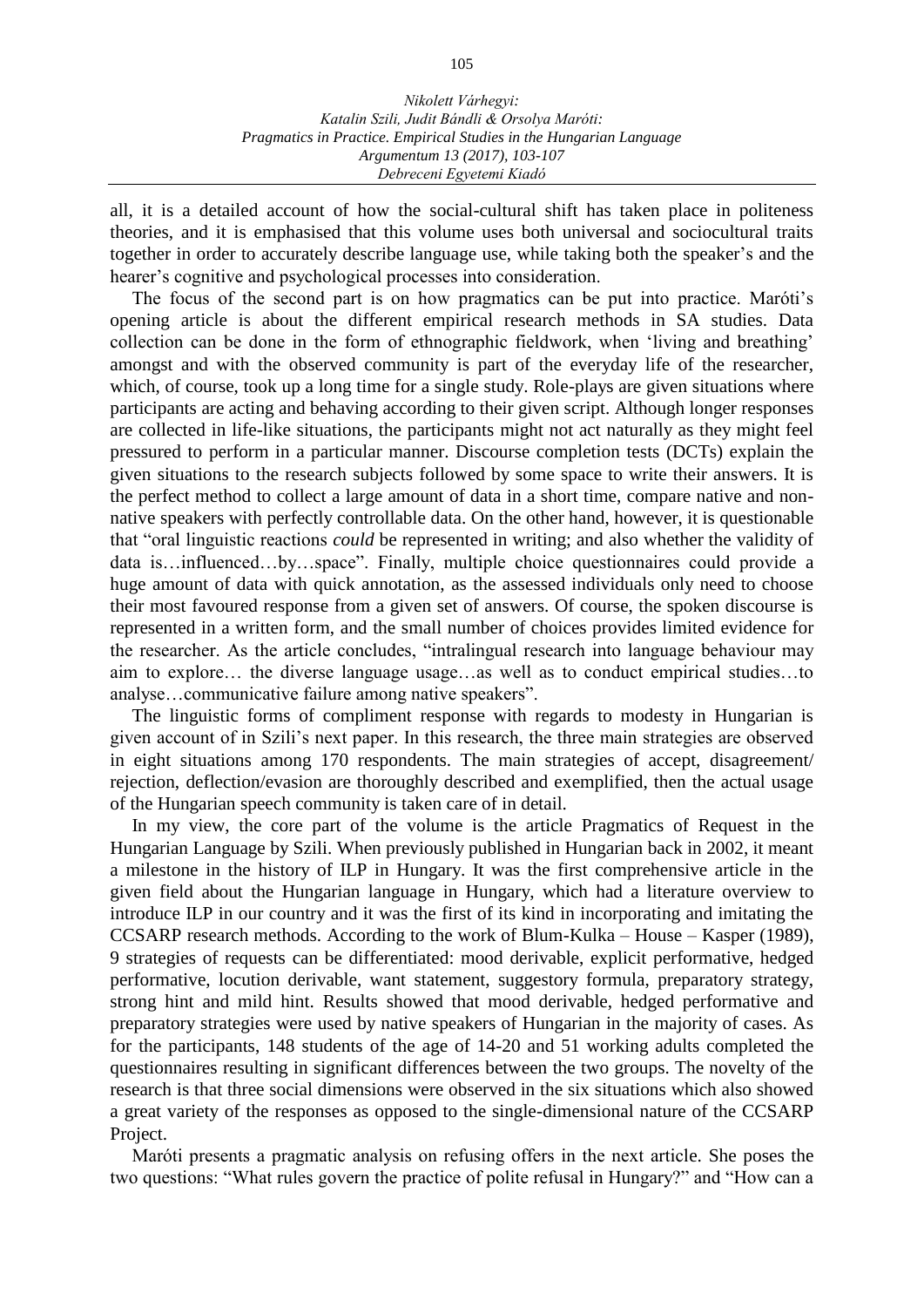request be refused without offending a partner?" The paper gives account of Politeness Theory and the two distinctive types of politeness (where, P1=first-order politeness and P2=secondorder politeness) before detailing the SA of refusal. Refusal is an undesirable answer, and "as such, they are a relatively uncomfortable form of reactive speech acts". For the classification of refusals, the work of Beebe, Takahashi and Uliss-Weltz (1990) is used in a very detailed manner, which is followed by very detailed results concluded in tables and illustrated by pie charts and diagrams, which makes the data easily digestible for the reader.

Bándli introduces the concept of disagreement in her paper "as a phenomenon of oppositional talk…closely linked to argument, yet still incapable of fulfilling all of argument's criteria". After giving account of disagreement as a speech act, it is stated that the SA of disagreement "fundamentally contradicts Brown and Levinson's theory of politeness (1987). Then, the characteristics of disagreement are summarised before the presentation of the research itself. There is a graphically enhanced detailed explanation of the different situations observed during the research which is followed by diagrammatic illustrations of the social distance, delays and the ratio of intensifiers. The article provides a comprehensive definition of disagreement and its characteristics complemented by approaches of this SA. It concludes that the most direct strategies and the vast majority of intensifiers were used by friends, while less direct strategies with fewer intensifiers were used by acquaintances.

The concluding part of the book focuses on ILP. Bándli gives a quick overview of the concepts of the field with the help of the evolution of ILP, reviewing the milestones by mentioning the works of literature – it is a kind of foreword for the three pieces of research following this article. ILP is concerned with non-native speakers' communication in a second language. Since Canale & Swain (1980) and Canale (1983) redefined the components of Hymes's (1972) communicative competence is different from competence being exclusively grammatical as defined by Chomsky (1965), the notion of communicative competence comprises grammatical, pragmatical, discourse and strategic competence. There are two types of pragmatic failure: sociopragmatic and pragmalinguistic. A sociopragmatic error occurs when speakers are not following sociocultural principles and social expectations. Pragmalinguistic failure is when inappropriate linguistic tools are used and result in a pragmatic force to be misunderstood or misused.

The first study deals with the different types of pragmatic failure and also exemplifies them. The observation of non-native Hungarians revealed more about the concept of pragmatic competence, as the source of errors are not the knowledge of grammatical rules but unsuccessful language behaviour. The relationship of directness-indirectness with relation to politeness is the topic of the next research. The author focuses on the speech act of disagreement with relation to Polish learners' language use of Hungarian. The final study focuses on requests and refusals produced by Japanese learners of Hungarian. All studies give illustrative examples of the theoretical and empirical points they make.

In conclusion, *Pragmatics in Practice* is an invaluable contribution to Pragmatics and Second Language Acquisition in general and the study of Interlanguage Pragmatics in particular. Szili has two great fellow researchers, – previously both her own PhD students – in the persons of Bándli and Maróti, who proved to work together perfectly as attested by this volume, an important milestone in ILP research in Hungary. The book is a wonderful collection of research providing a great variety of methods, examples and illustrations to give the reader a theoretical and empirical research background, very useful for those who wish to